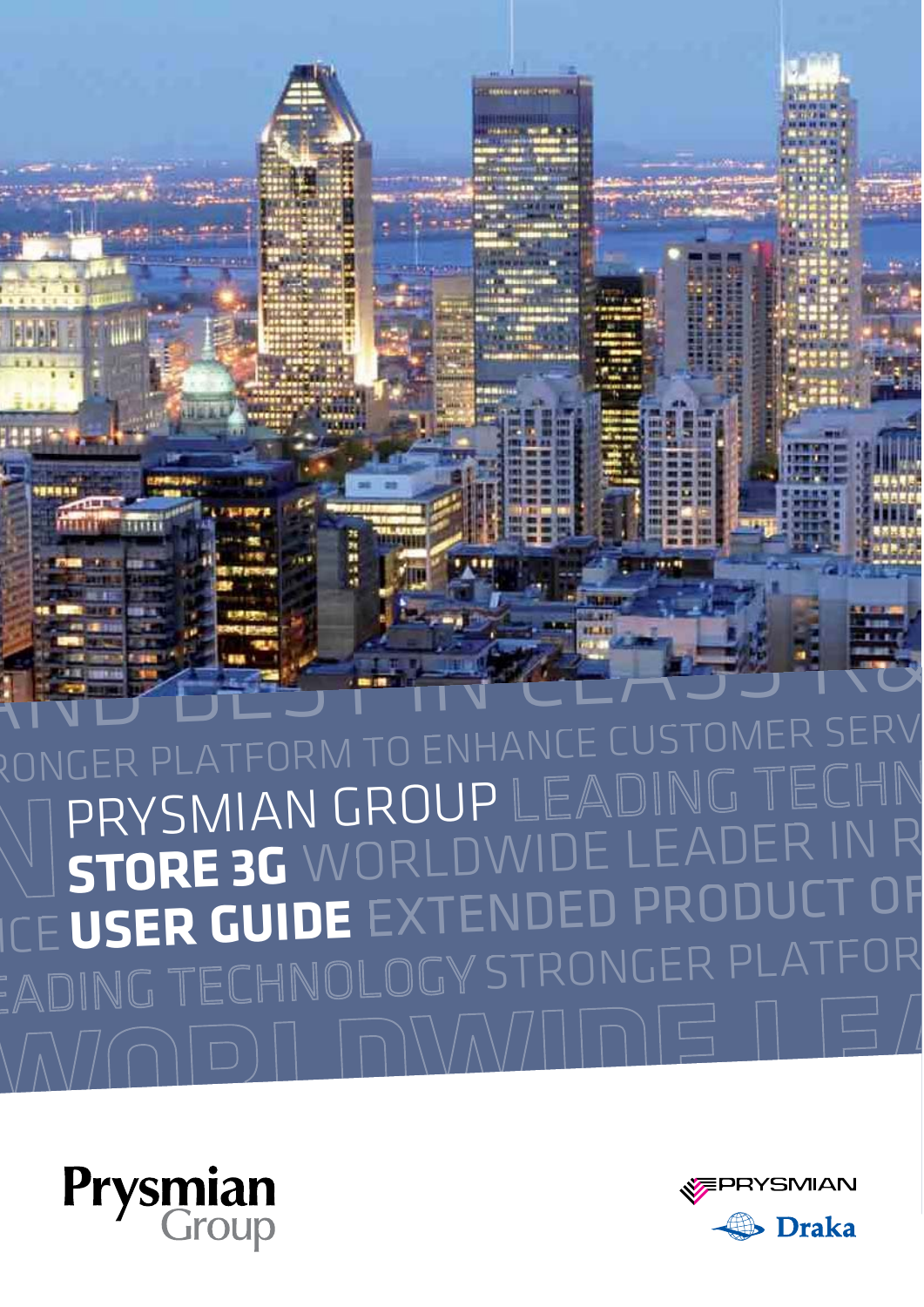## **Contents**

**[0/ Introduction](#page-2-0)** 

**[1/ Login](#page-3-0)** 

**[2/ Home page \(after login\)](#page-4-0)** 

- **[2.1/ Product sheet](#page-4-0)**
- **[2.1/ User sheet](#page-6-0)**
- **[2.3/ Global search](#page-7-0)**

**[3/ Logout](#page-8-0)**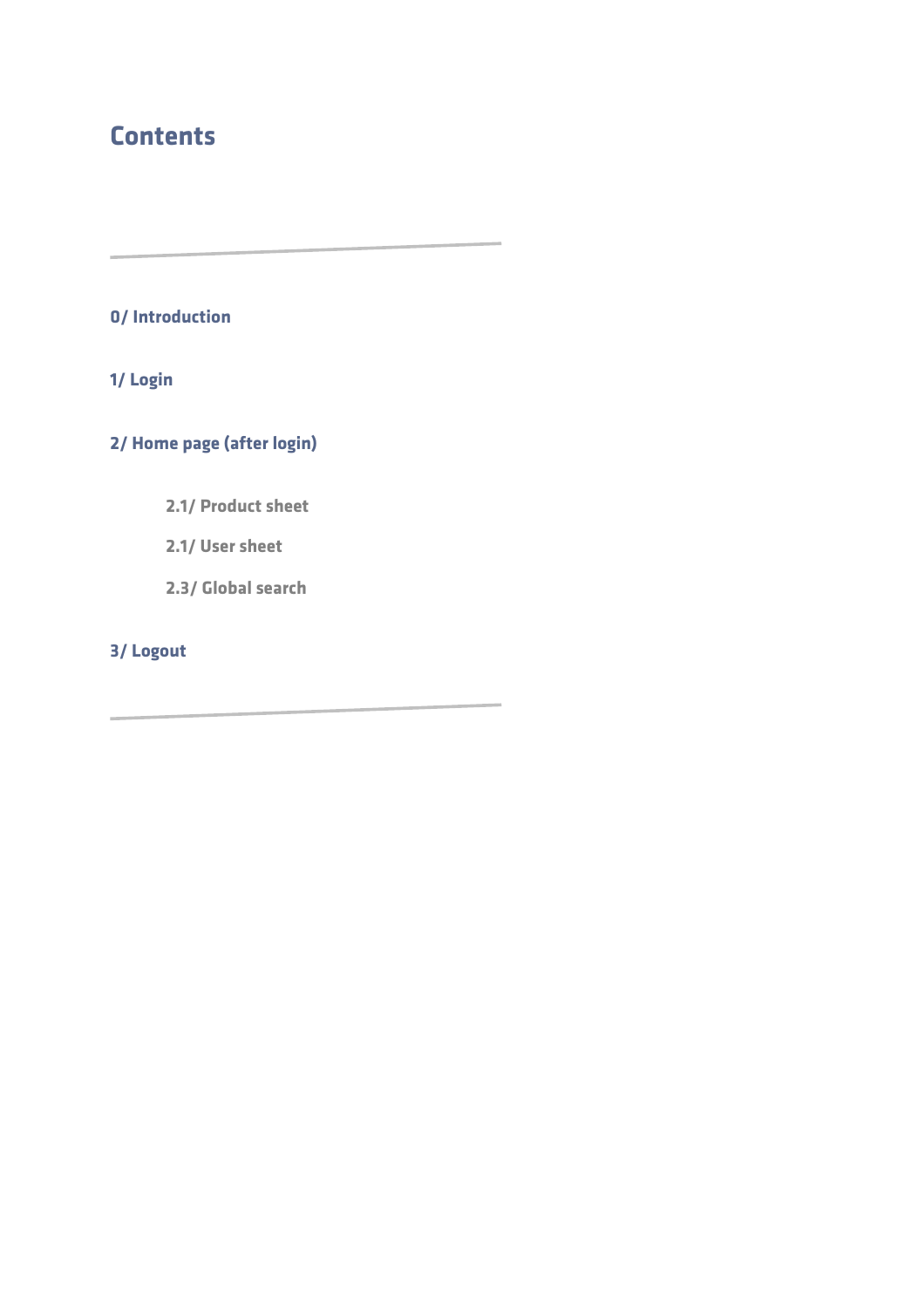# <span id="page-2-0"></span>**0/ Introduction**

Prysmian Group's application **Store3G** is used by registered users for easy on-line product purchase.

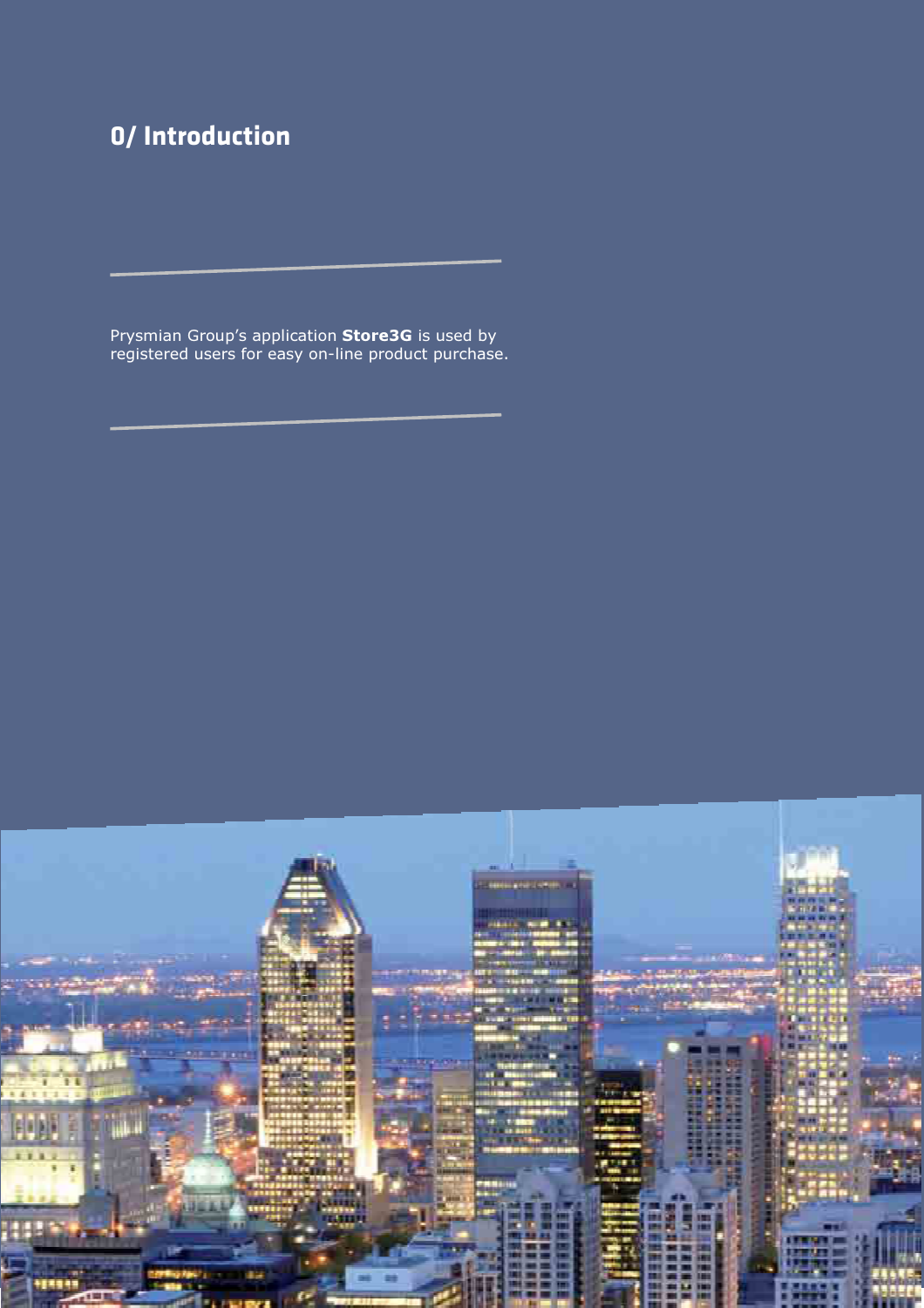### <span id="page-3-0"></span>**1/ Login**

The Login page contains a login form. Choose your language and fill in your email and password and log in.

If you have any trouble logging in, e. g. you have forgotten you password or cannot log in due to error, please contact us via the contact form.

| <b>Prysmian</b><br>Group | ATFORM TO ENHANCE CU<br>STORE 3G LEADH<br>NORLDWIDE L<br><b>EPRYSMIAN</b><br><b>Draka</b><br>NDED F                                      |
|--------------------------|------------------------------------------------------------------------------------------------------------------------------------------|
| Login to Store 3G        |                                                                                                                                          |
|                          | <b>Login box</b><br>Please, log in.<br>Choose your language:<br>English<br>Email:<br>Password:<br>Log in<br>Are you having trouble?<br>w |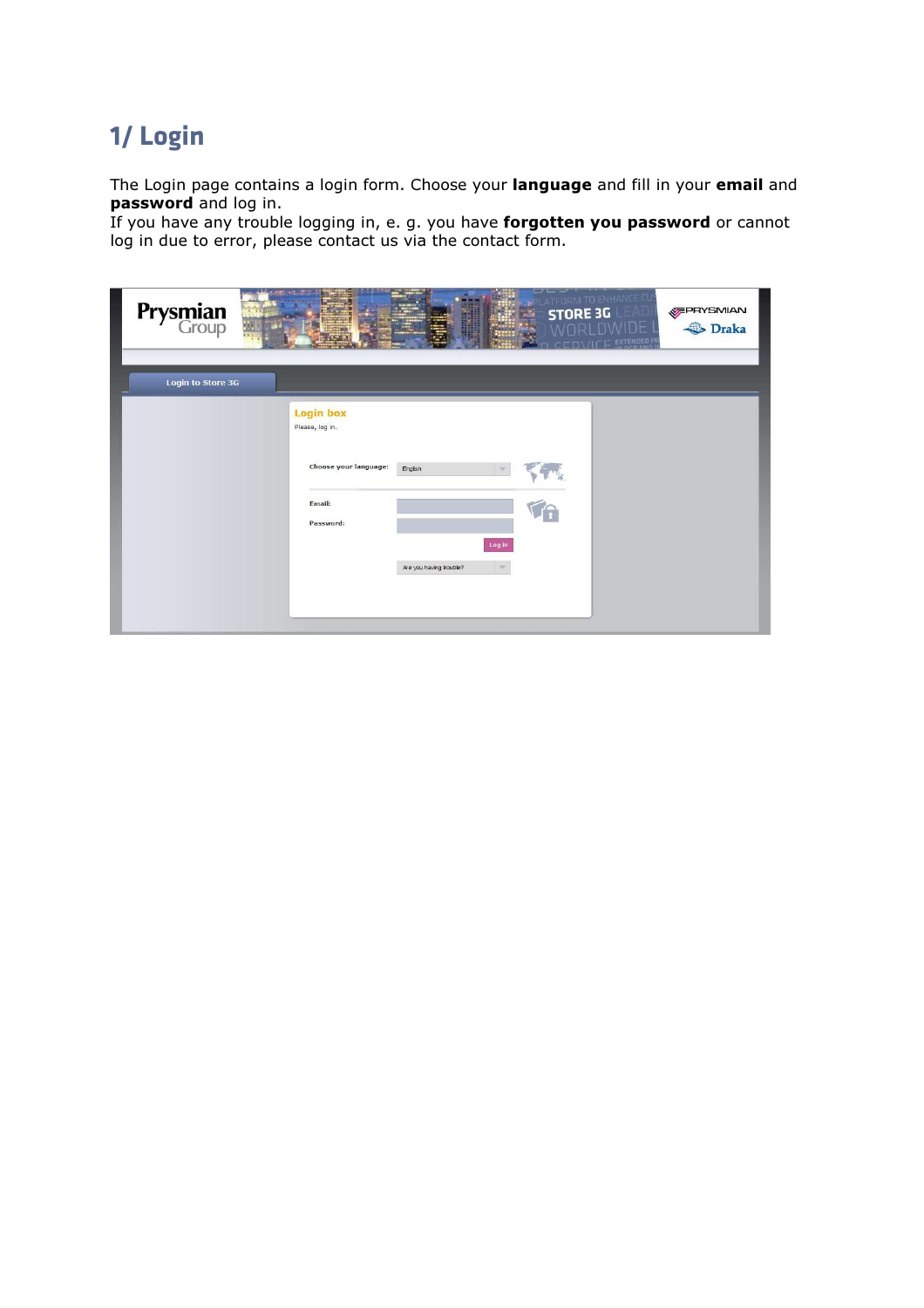## <span id="page-4-0"></span>**2/ Home page (after login)**

Home page contains a box with **News** for you. The Top menu contains the following tabs:

- **Product sheet**
- **User sheet**
- Order sheet



How to use these tabs:

### **2.1/ Product sheet**

On the left side, there is menu with product group which contain items to buy. Just click on the group you are interested in and choose the item you want to buy. All items are displayed in the table in the middle of the screen.

Above the table, there is a mention about how many products this category contains (Number of items found). Each product lists its code, name, available quantity and a field where you can enter a quantity in kilometers to buy. This value can be whole number or decimal.

#### To confirm the entered quantity and save it to your cart, you have to press this symbol: **D**

#### **Specific choice:**

To display product's **batches**, please click on the product's name. On the right side, an additional table will appear, listing a checkbox, number, store, available quantity and unit for each batch. Before choosing specific batches, you must add the product to your cart. Inserted quantity does not need to meet number of batches. You can order as many kilometers as you need, even if they are not available in stock. Prysmian Group is able to produce the requested quantity.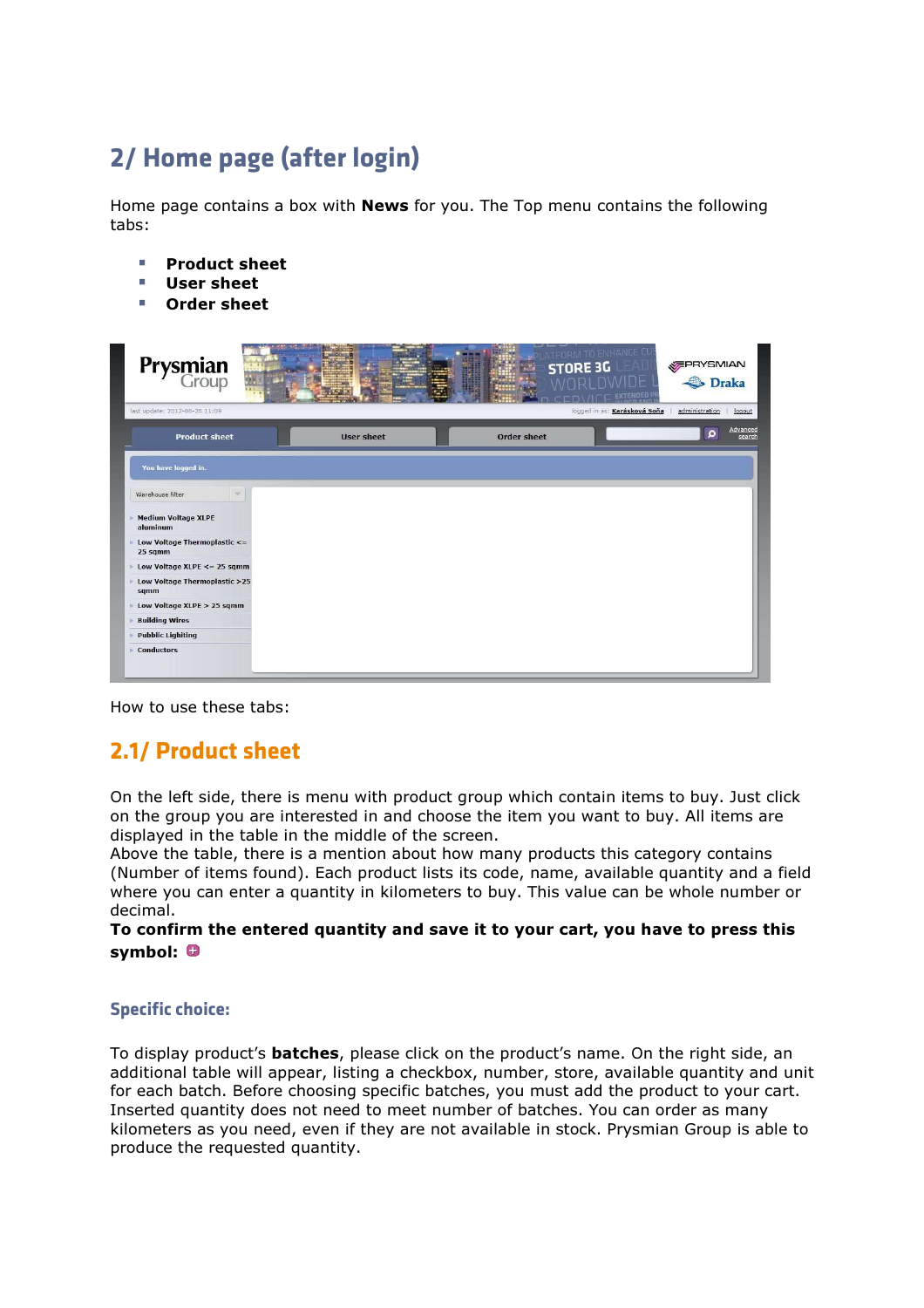#### **Product's details:**

To display details of a product, move your mouse over this symbol: **1**. It is to the right of the product's name.

#### **Finishing order:**

To finish your order, please go to the **Order sheet** tab in the top menu. Here you can check your uncompleted order, change the quantity or remove products from your cart.

If you make any change in the quantity of items ordered, always confirm the change by clicking the button "Recalculate".

#### **Completion of order:**

On the right side of your order, you can enter your own Order No. (or leave blank) and Order Type:

- $\blacksquare$  Order standard order/binding order
- Forecast to buy a product for future use
- **Inquiry** if the product can be produced

Please check your order before sending. Draka Kabely reserves the right to verify the binding effect of the sent order. You will be notified of the order receipt and its status by phone and via email. You can include a **Note** in the order. Should any details be wrong, please correct them in customer registration.

|                                                                                                                                     | Weight (kg) | <b>Kilometers</b>  |                           | Please check the order. DrakaKabely reserves the right to verify the binding effect of the<br>sent order. You will be notified of the order receipt and its status by phone and via email. |           |                                                                   |            |  |
|-------------------------------------------------------------------------------------------------------------------------------------|-------------|--------------------|---------------------------|--------------------------------------------------------------------------------------------------------------------------------------------------------------------------------------------|-----------|-------------------------------------------------------------------|------------|--|
| H07Z-K 1,50 IVORY RAL1015 BOX 3000M                                                                                                 | 217 kg      | 20,000             | O                         | You can include a Note in the order. Should any details be wrong, please correct them in<br>customer registration.                                                                         |           |                                                                   |            |  |
| No.: 0021967984512, Length: 5.300, Unit: 0.100, Standard                                                                            |             |                    | $\boldsymbol{\Xi}$        |                                                                                                                                                                                            |           |                                                                   |            |  |
| No.: 0021967984513, Length: 7.300, Unit: 0.200, Standard                                                                            |             |                    | $\left[\mathbf{z}\right]$ | <b>Customer:</b><br>Peterson & Sons                                                                                                                                                        | Supplier: | Draka Kabely s.r.o.                                               |            |  |
| No.: 0021967984514, Length: 9.300, Unit: 0.800, Standard                                                                            |             |                    | $\boldsymbol{\Xi}$        | Watertower 245/6                                                                                                                                                                           |           | Třebíčská 777 / 99                                                |            |  |
| H07Z-K 1.50 IVORY RAL1015 BOX 3000M                                                                                                 | 217 kg      | 20,000             | $\boldsymbol{\Xi}$        | 65W4 45 New Jersey<br>New Jersey                                                                                                                                                           |           | 59401 Velké Meziříčí<br>Czech Republic                            |            |  |
| H07Z-K 1.50 IVORY RAL1015 BOX 3000M                                                                                                 | 217 kg      | 20.000             | $\boldsymbol{\Xi}$        | Company reg. number: 68062206                                                                                                                                                              |           | Company reg. number: 61251071                                     |            |  |
| H07Z-K 1.50 IVORY RAL1015 BOX 3000M                                                                                                 | 217 kg      | 20.000             | $\boldsymbol{\Xi}$        | Tax reg. number: CZ68062206                                                                                                                                                                |           | Tax reg. number: 353-61251071<br>Account number: 5281990217/01007 |            |  |
| H07Z-K 1,50 IVORY RAL1015 BOX 3000M                                                                                                 | 217 kg      | 20.000             | $\boldsymbol{\Xi}$        | E-mail: richardir@petersonandsons.com<br>Phone: +0060 589 746 587                                                                                                                          |           | Date of order:                                                    | 13.04.2012 |  |
| H07Z-K 1.50 IVORY RAL1015 BOX 3000M                                                                                                 | 217 kg      | 20,000             | $\boldsymbol{\Xi}$        | Delivery address:                                                                                                                                                                          |           |                                                                   |            |  |
| H07Z-K 1.50 IVORY RAL1015 BOX 3000M                                                                                                 | 217 kg      | 20,000             | $\boxed{\mathbf{x}}$      | Watertower 245/6                                                                                                                                                                           |           | Date of dispatch:                                                 |            |  |
| Total length in kilometers ordered:                                                                                                 |             | 120,000 km         |                           | 65W4 45 New Jersey<br>New Jersey                                                                                                                                                           |           | Mode of transport: Customer                                       |            |  |
| Rough weight of the order:<br>1302 kg                                                                                               |             |                    |                           | Note                                                                                                                                                                                       |           |                                                                   |            |  |
| If you make any change in the quantity of items ordered, always                                                                     |             | <b>Recalculate</b> |                           |                                                                                                                                                                                            |           |                                                                   |            |  |
| confirm the change by clicking on the pushbutton "Recalculate".<br>If you want to complete your order, please move to Completion of |             |                    |                           |                                                                                                                                                                                            |           |                                                                   |            |  |
| order in right pane.                                                                                                                |             |                    |                           |                                                                                                                                                                                            |           |                                                                   |            |  |

If you want to complete your order, please click on "Complete order" on the right side.

#### **Purchase history**

History of orders can be found on "User sheet" (the tab on the top).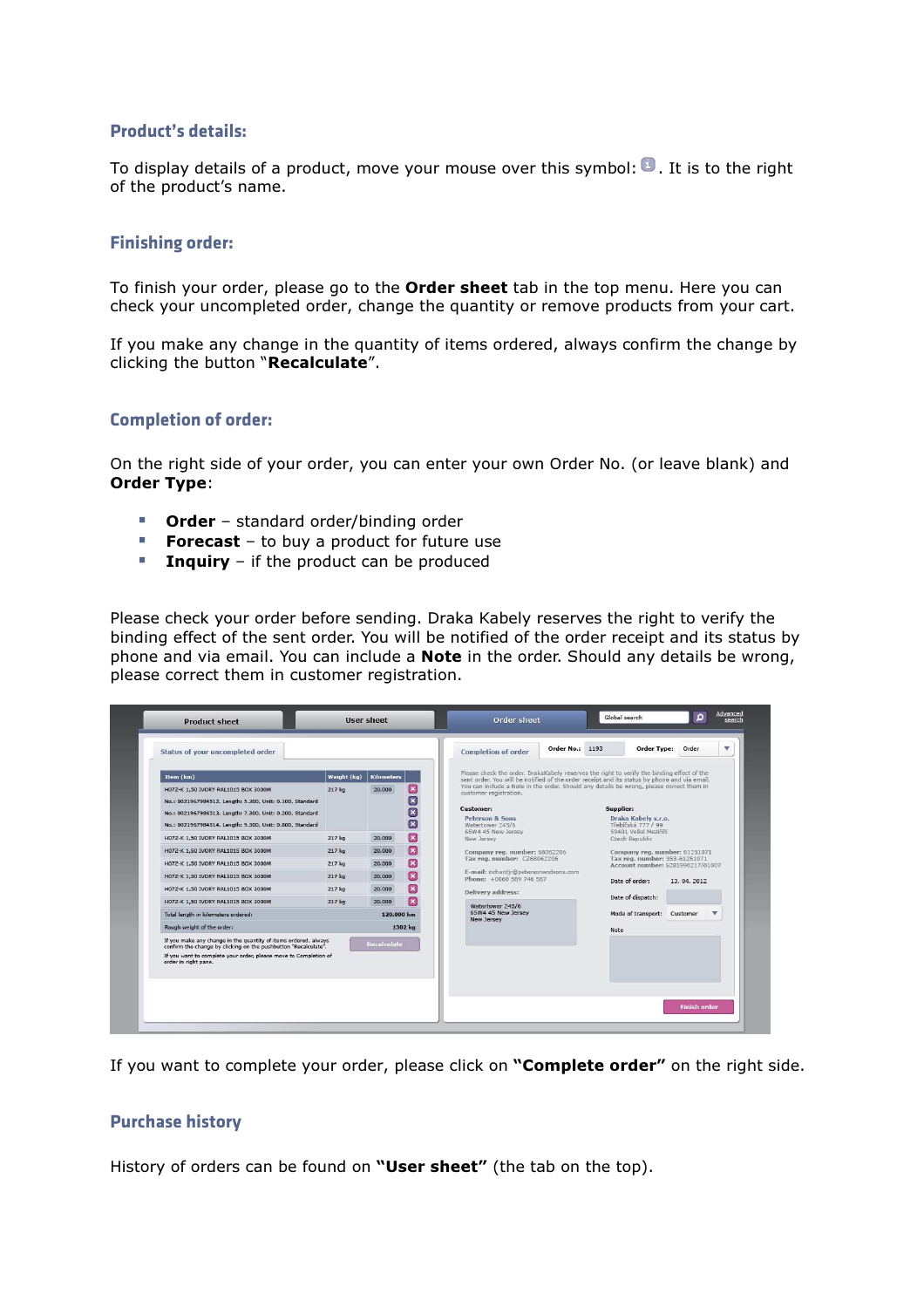### <span id="page-6-0"></span>**2.2/ User sheet**

#### **User identification:**

This tab contains information about your user account. User identification contains the following data:

**Email** (This is your e-mail address. Since you use it for logging in, it cannot be changed.)

**Password** (If you want to change your password, enter it in this field. Your new password must be at least 6 characters long and contain at least one uppercase letter, one lowercase letter and one digit.)

- **Repeat password** ("If you want to change your password, enter the same password in this field as you did in the field above. This is to ensure that you typed your new password without mistakes.)
- **Generate password** (This fiction will create a new, random password that means the security requirements.).
- $\blacksquare$  Full name
- **Position**
- **Phone**
- $F<sub>ax</sub>$
- **Mobile**

If you want to change your data (except email), type new data and click on Update at the bottom.

| <b>User identification</b>                                   |                                                                   |                             | <b>Customer identification</b>                                                                                                                                                                                                                                                                                                                                     | <b>Responsible sales</b>                                                                                                                                                                                                                                                                                         |
|--------------------------------------------------------------|-------------------------------------------------------------------|-----------------------------|--------------------------------------------------------------------------------------------------------------------------------------------------------------------------------------------------------------------------------------------------------------------------------------------------------------------------------------------------------------------|------------------------------------------------------------------------------------------------------------------------------------------------------------------------------------------------------------------------------------------------------------------------------------------------------------------|
| Email:<br>Password:<br><b>Repeat password:</b><br>Full name: | sona@xartcz<br>$\boxed{2}$<br>Generate password<br>Karásková Spôa | $\Omega$<br>Ω<br>$\sqrt{2}$ | <b>Customer:</b><br>XART s.r.o.<br>59401 Velké Meziříčí, Záviškova 1<br><b>VAT number:</b><br><b>ERP</b> number:<br><b>External/internal:</b><br>external                                                                                                                                                                                                          | Sales manager:<br>Janoušek Aleš (Sales manager)<br>Email:<br>Phone:<br>Mobile:<br><b>Customer service:</b><br>Karmazín Jaromír (Customer service)<br>Email:<br>Phone:                                                                                                                                            |
| Position:<br>Phone:                                          | Customer service                                                  |                             | <b>Access lists</b><br>Warehouses:                                                                                                                                                                                                                                                                                                                                 | <b>Product groups:</b>                                                                                                                                                                                                                                                                                           |
| Fax:<br>Mobile:                                              |                                                                   | Update data                 | ▶ Draka Kabely, Velké Meziříčí,<br>Czech Republic<br>Prysmian MKM Kft., Kistelek,<br>Hungary<br>Prysmian MKM Kft.,<br>Balassagyarmat, Hungary<br>Prysmian Kablo s.r.o., Veľké<br>Leváre, Slovakia<br>Prysmian OEKW, Veľké Leváre,<br>Slovakia<br>Prysmian Cabluri, Slatina,<br>Romania<br>Prysmian Cabluri, Cluj, Romania<br>▶ Prysmian Cabluri, Bacău,<br>Romania | Medium Voltage XLPE aluminum<br>$\triangleright$ Low Voltage Thermoplastic <= 25<br>somm<br>$\blacktriangleright$ Low Voltage XLPE <= 25 sqmm<br>▶ Low Voltage Thermoplastic >25<br>samm.<br>> Low Voltage XLPE > 25 sqmm<br>$\triangleright$ Building Wires<br>Pubblic Lighiting<br>$\triangleright$ Conductors |

#### **Order history**

Under your account details, you can view your **Order history** (in case you have ever sent an order). To view order details, just click on its name.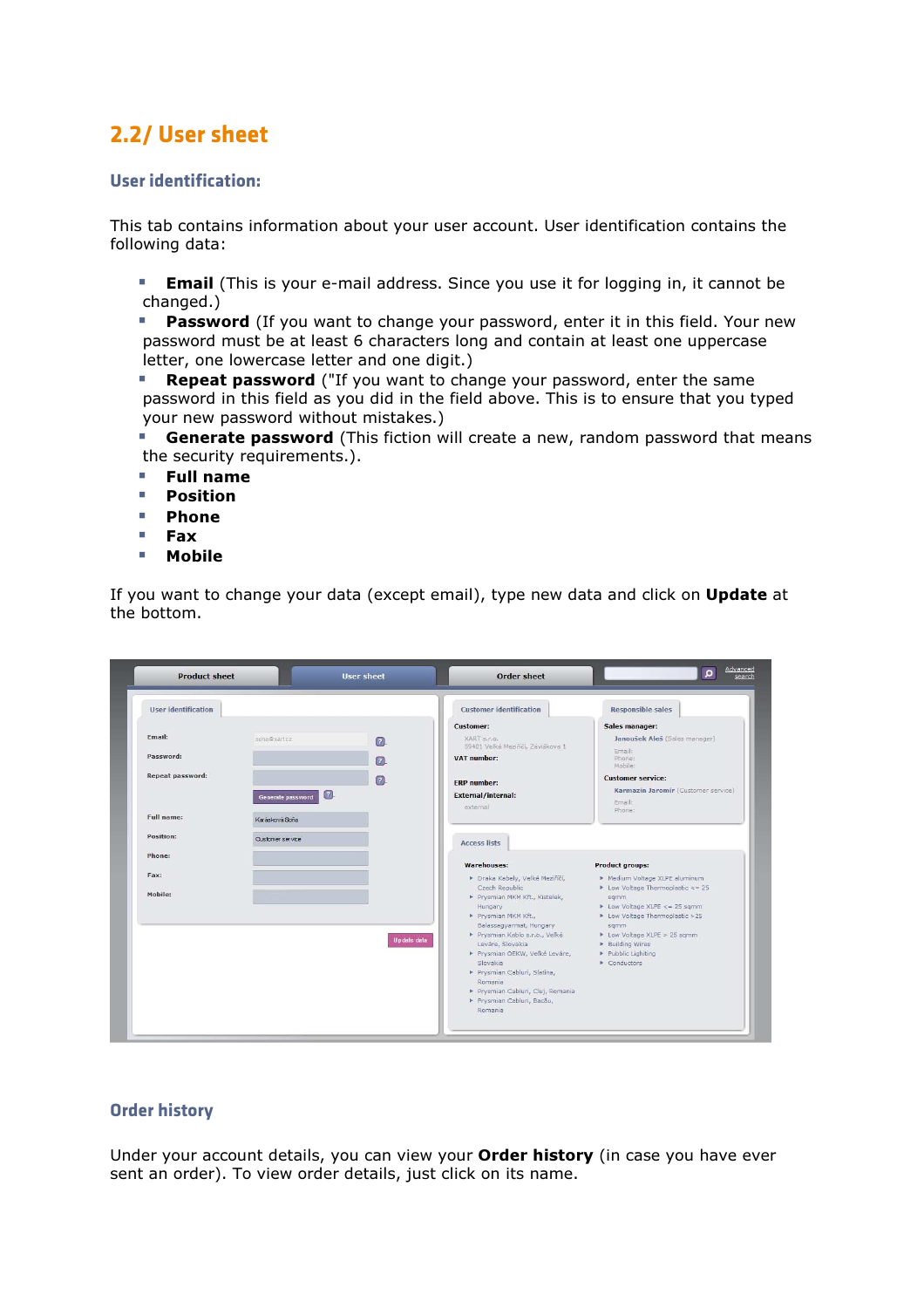<span id="page-7-0"></span>

| Order history | a pro |            |          |        |
|---------------|-------|------------|----------|--------|
| number        | type  | sent       | quantity | weight |
|               | order | 2012-06-25 | 14.500   | 6,402  |

#### **Customer identification | Responsible sales | Access lists**

These data you can find on the right side of your screen. These data cannot be changed by you. If you want to change any data here, please contact Prysmian Group Holding. The box Responsible sales contains contact information of the Sales director, Sales manager and Customer service that are assigned to your company.

### **2.3/ Global search**

Global search enables to search products according to their code or name. Just type your text and click on the search button. The application will display results that match your criteria. By clicking on the name of the product you can view its details.

Advanced search enables you to browse products through an external link.

| Number of items found: 12<br>group name          |               |                                      |   |          |                |                                   |
|--------------------------------------------------|---------------|--------------------------------------|---|----------|----------------|-----------------------------------|
|                                                  |               |                                      |   |          |                |                                   |
|                                                  | item code     | name                                 |   | quantity | order          |                                   |
| Building Wires / rigid traditional / multi-cores | 0000020017177 | NYM-J 3x6 RE 300/500 V               |   | 4491     | $\overline{0}$ | $km$ $+$                          |
| Building Wires / rigid traditional / multi-cores | 0000020017181 | NYM-J 5x6 RE 300/500 V               |   | 2308     | $\mathbf 0$    | $km$ $-$                          |
| Building Wires / rigid traditional / multi-cores | 0000020017887 | NYM-J 3x4 RE 300/500 V               |   | 3340     | $\mathbf{0}$   | $km$ $(+)$                        |
| Building Wires / rigid traditional / multi-cores | 0000020017891 | NYM-14x4 RE 300/500 V                | 同 | 1307     | $\circ$        | $km$ $+$                          |
| Building Wires / rigid traditional / multi-cores | 0000020017896 | NYM-J 4x6 RE 300/500 V               |   | 2340     | $\overline{0}$ | $km - 1$                          |
| Building Wires / rigid traditional / multi-cores | 0000020018353 | NYM-O 2x1,5 RE 300/500 V (SZ/k,b)    |   | 30680    | $\theta$       | $km - 1$                          |
| Building Wires / rigid traditional / multi-cores | 0000020018354 | NYM-J 3x2,5 RE 300/500 V (F/uv) ring |   | 10200    | $\circ$        | $km - 1$                          |
| Building Wires / rigid traditional / multi-cores | 0000020018922 | NYM-J 5x10 RE 300/500 V              | 偪 | 9164     | $\theta$       | $km$ $\left  \frac{1}{2} \right $ |
| Building Wires / rigid traditional / multi-cores | 0000020021432 | NYM-J 3x2.5 RE 300/500 V drum        |   | 20000    | $\theta$       | $km$ $(+)$                        |
| Building Wires / rigid traditional / multi-cores | 0000020021434 | NYM-J 5x2,5 RE 300/500 V drum        | 旧 | 12000    | $\theta$       | $km +$                            |
| Building Wires / rigid traditional / multi-cores | 0000020040788 | NYM-J 5x4.0 RE 300/500 V drum        |   | 730      | $\overline{0}$ | $km$ $+$                          |
|                                                  |               |                                      |   |          |                |                                   |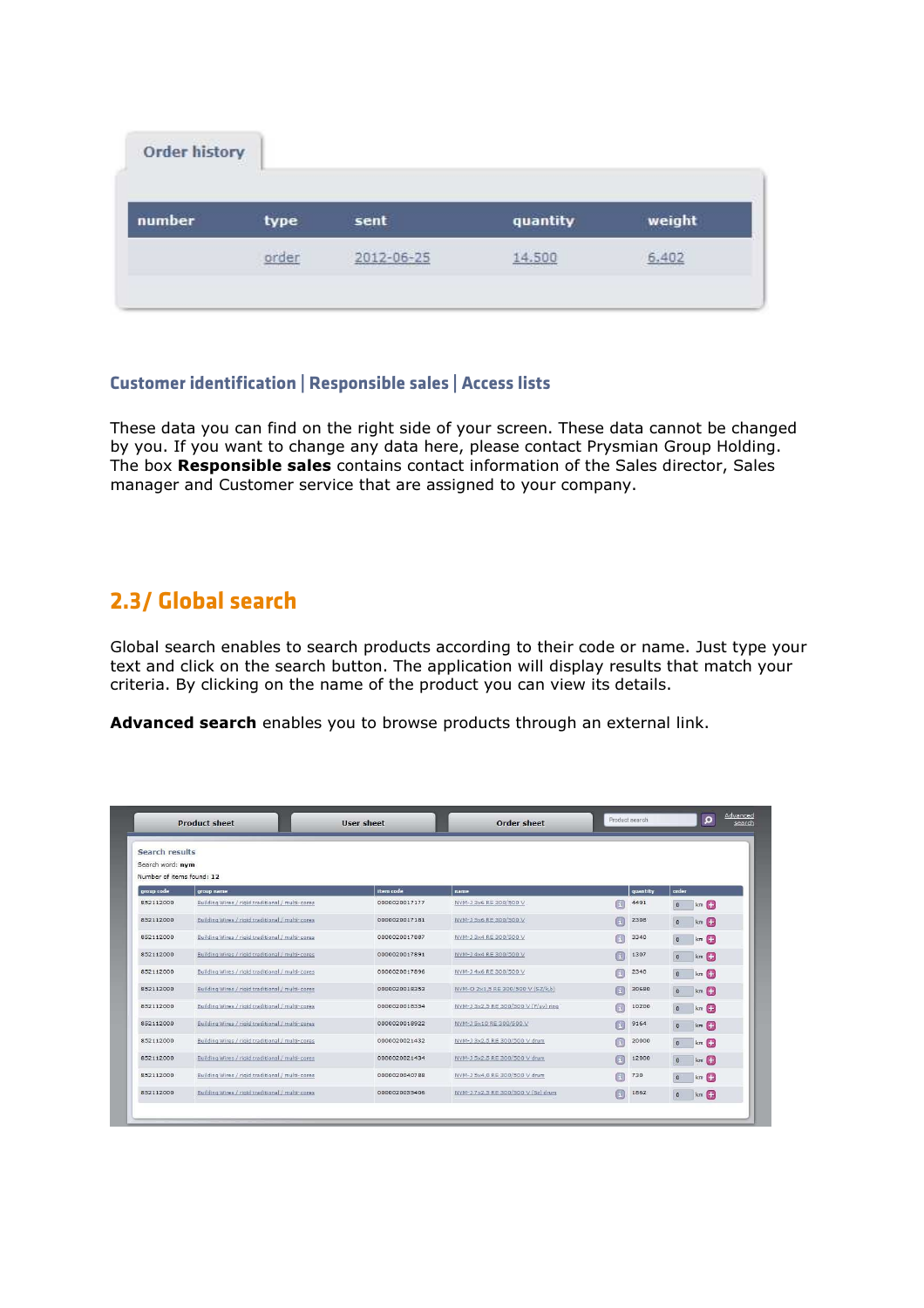## <span id="page-8-0"></span>**3/ Logout**

If you want to logout from Store 3G application, just click on **logout** link in the upper right corner.